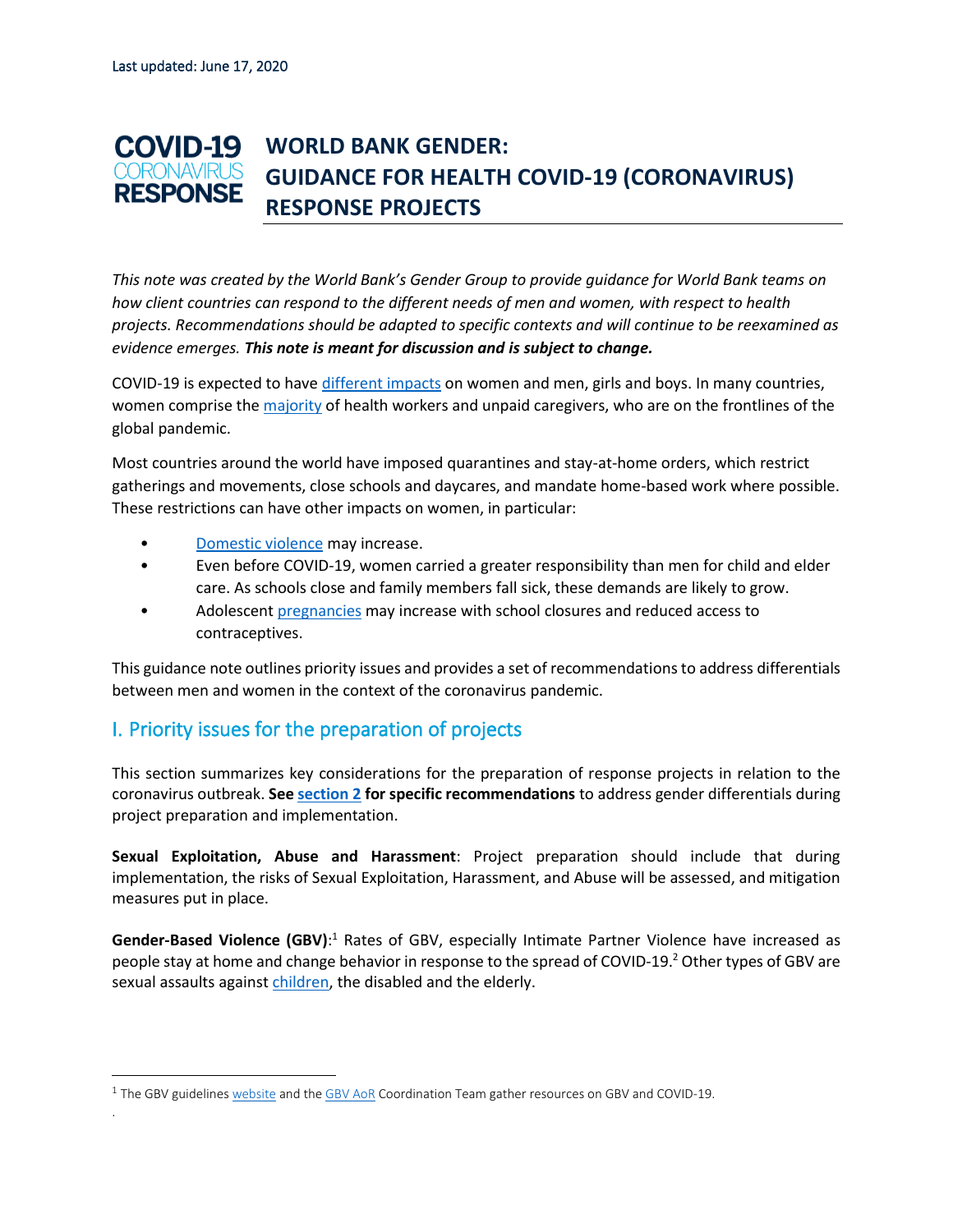**Mental Health:** Pandemics can cause stress, anxiety and fear. Stress at the household level may arise as children stay at home and create competing demands for time and income decrease due to job loss or wage cuts. The pandemic can also increase fear from lack of information or unclear directives.

**Routine Health Care and Essential Services:** [Resources](https://digitallibrary.un.org/record/822489/files/A_70_723-EN.pdf) are often diverted from routine and reproductive health care services toward containing and responding to the outbreak. Female health workers, at a higher risk of infection, are often the main caregivers of children and older family members, many times without support.

**Women's Leadership and Representation**: When women are underrepresented in [decision making for](https://apps.who.int/gb/ebwha/pdf_files/EB146/B146_CONF17-en.pdf)  [outbreak prevention and response,](https://apps.who.int/gb/ebwha/pdf_files/EB146/B146_CONF17-en.pdf) their needs are less likely to be met.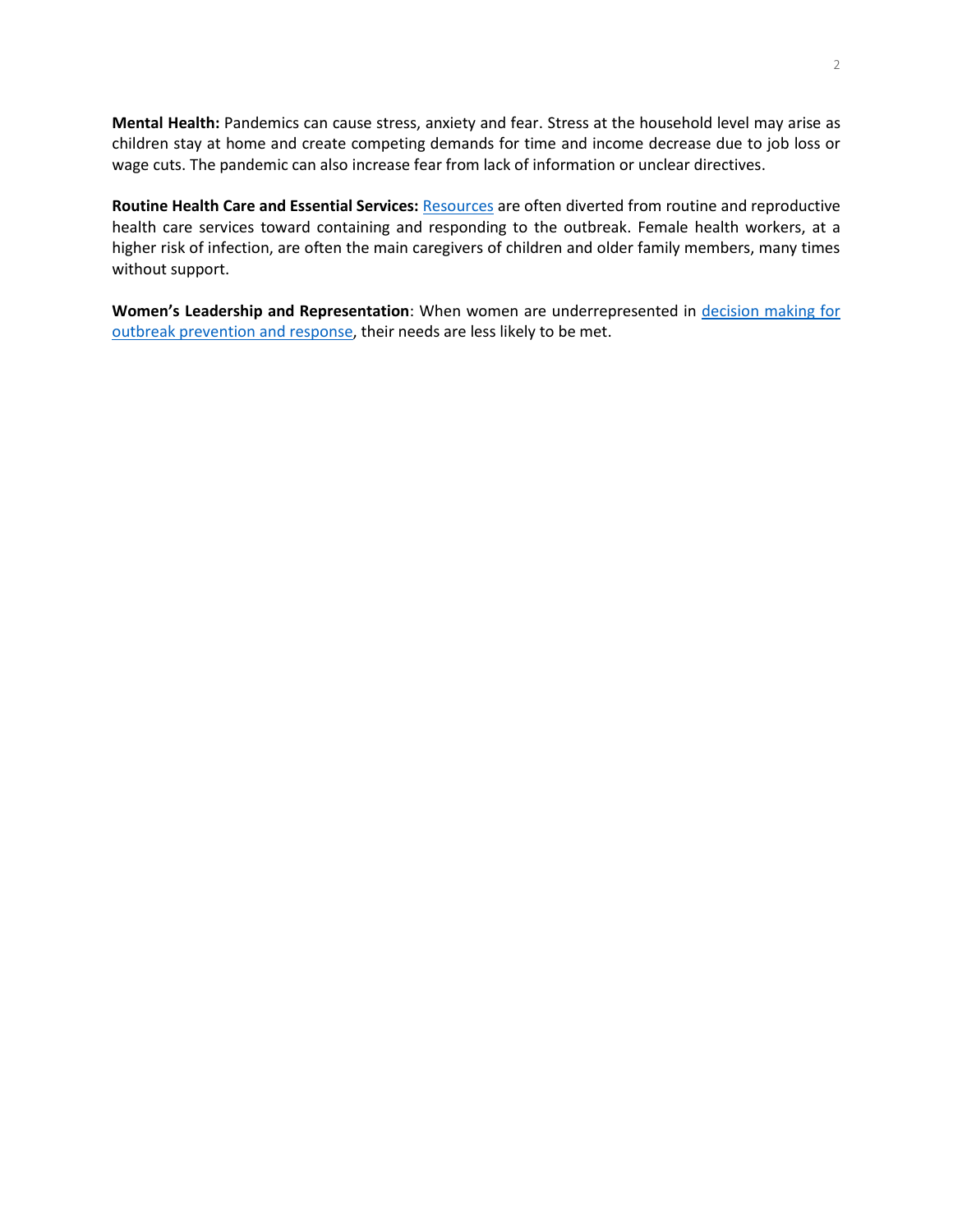## II.Recommendations to address differentials between men and women during implementation

During the 2014–16 west African Ebola outbreak, prevailing gender roles posed additiona[l risks of infection](https://academic.oup.com/ia/article/92/5/1041/2688120) to women, given their predominant roles as frontline health workers and unpaid caregivers. To mitigate this risk, the table below provides a non-exhaustive list of measures for COVID-19 health response projects to address differentials between men and women during implementation. Activities should be adapted to context.

<span id="page-2-0"></span>

| <b>Issue</b>                                                              | <b>Recommendations</b>                                                                                                                                                                                                                                                                                                                                                                                                                                                                                                                                                                                                                                                                                                                                                                                                                                                                                                                                                                                                                                                                                                                                                                                                                                                                                                                                                                                                                                                                                                                                                                                                                                                                                                                                                                                                                                                                                                                                                                                                                                                                                                                                                                                                                                                                                                                                                                                                                             |
|---------------------------------------------------------------------------|----------------------------------------------------------------------------------------------------------------------------------------------------------------------------------------------------------------------------------------------------------------------------------------------------------------------------------------------------------------------------------------------------------------------------------------------------------------------------------------------------------------------------------------------------------------------------------------------------------------------------------------------------------------------------------------------------------------------------------------------------------------------------------------------------------------------------------------------------------------------------------------------------------------------------------------------------------------------------------------------------------------------------------------------------------------------------------------------------------------------------------------------------------------------------------------------------------------------------------------------------------------------------------------------------------------------------------------------------------------------------------------------------------------------------------------------------------------------------------------------------------------------------------------------------------------------------------------------------------------------------------------------------------------------------------------------------------------------------------------------------------------------------------------------------------------------------------------------------------------------------------------------------------------------------------------------------------------------------------------------------------------------------------------------------------------------------------------------------------------------------------------------------------------------------------------------------------------------------------------------------------------------------------------------------------------------------------------------------------------------------------------------------------------------------------------------------|
| Sexual Exploitation,<br>Abuse and Harassment<br>of health workers         | Provide safe transportation, psychosocial support and mechanisms to report abuse for health workers.<br>$\bullet$                                                                                                                                                                                                                                                                                                                                                                                                                                                                                                                                                                                                                                                                                                                                                                                                                                                                                                                                                                                                                                                                                                                                                                                                                                                                                                                                                                                                                                                                                                                                                                                                                                                                                                                                                                                                                                                                                                                                                                                                                                                                                                                                                                                                                                                                                                                                  |
| Prevention and response<br>to the risk of Gender-<br>based Violence (GBV) | Ensure GBV services within healthcare systems are designated as "essential."<br>$\bullet$<br>Train health care staff to identify GBV cases, appropriately handle disclosures and refer patients for additional services. (<br>$\bullet$<br>Include post-exposure prophylaxis (PEP) and emergency contraception (ECP) in the list of essential medicines related to<br>$\bullet$<br>the COVID 19 emergency and supply chain systems for response<br>Obtain updated list of GBV service providers (psychosocial support, case management, shelter, legal, police/security) to<br>$\bullet$<br>enable accurate referrals<br>Where feasible base a gov/NGO social worker/caseworker in Health Centers to respond to both COVID-19 and GBV<br>$\bullet$<br>Include GBV messaging in all forms of community health outreach in all phases of the emergency response.<br>$\bullet$<br>Engage GBV specialist to ensure quality messaging<br>$\bullet$<br>Incorporate essential training modules on identifying, treating and referring GBV survivors as medical professionals (using<br>$\bullet$<br>WHO training manual) into existing COVID-19 or other healthcare trainings<br>Prioritize sessions 5-7 (identifying survivors, providing first-line support, and making referrals)<br>٠<br>Use existing training opportunities rather than creating separate trainings.<br>п<br>Start with a half-day or full day and spread out more over time as possible<br>$\blacksquare$<br>Invite WHO/UNFPA to provide experts to deliver and implement the training modules.<br>Ensure funding for essential services like mental health and sexual and reproductive health are prioritized and not<br>$\bullet$<br>diverted<br>Include possibilities for remote service provision of essential health services (e.g. phones and texts)<br>$\bullet$<br>Fund actions and equipment to ensure the safety and wellbeing of women frontline healthcare workers. This may<br>$\bullet$<br>include:<br>" risk reduction measures e.g. safe transport and safe housing for women staff, mobile phones and credit, adequate<br>PPE)<br>a counselor available for remote support<br>٠<br>dissemination of resources and exercises for self-care<br>٠<br>creating opportunities for women frontline health staff to raise their concerns freely<br>providing staff with information about available psychosocial support services<br>childcare for women essential staff. |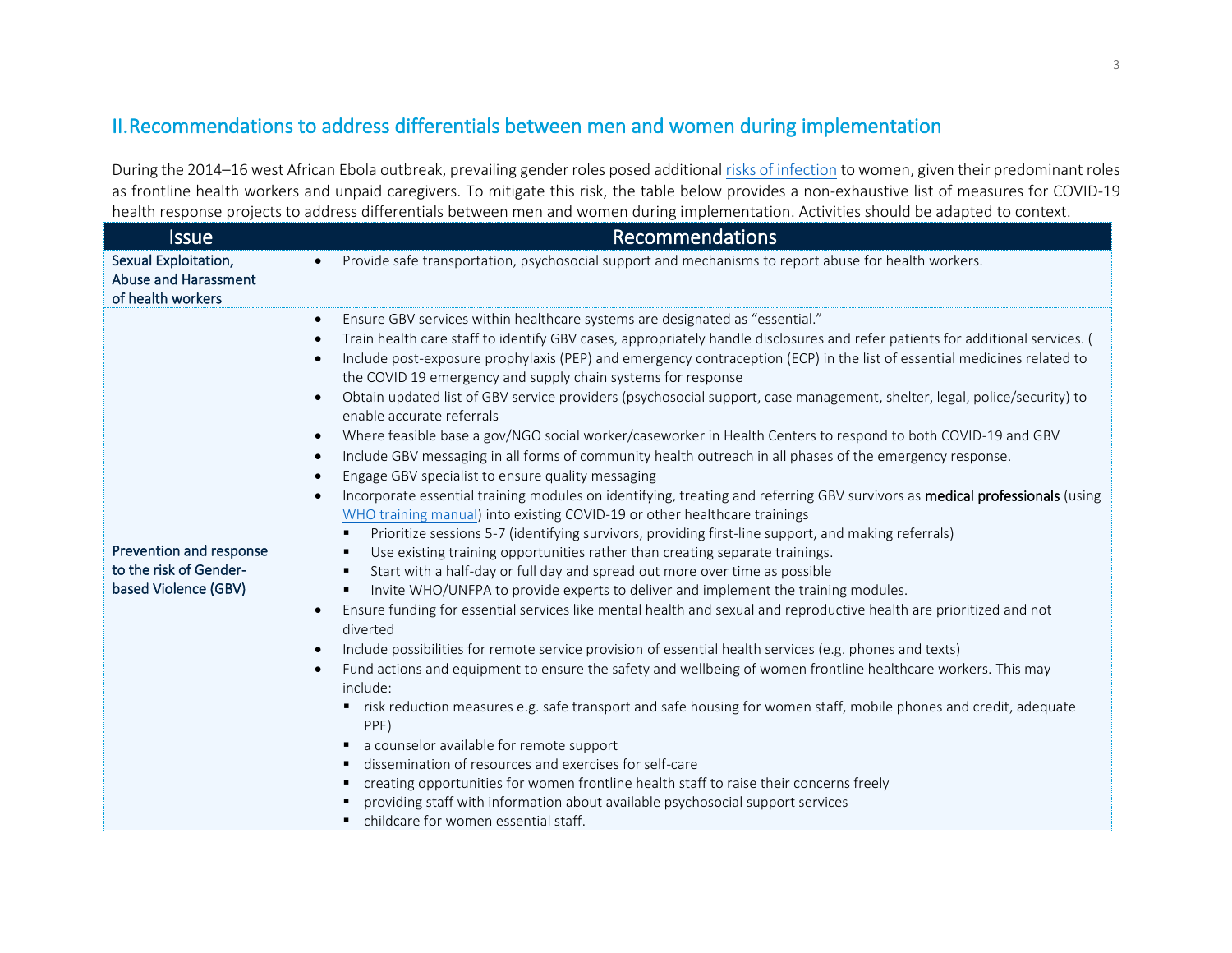| <b>Mental health</b>                          | Respond to the increased need for mental health and psychosocial support building on existing services, local care<br>structures and prioritizing coordination.<br>Integrate mental health and psychosocial considerations into all response activities. Establish measures to reduce the<br>negative impact of social isolation in quarantine.<br>Open lines of psychosocial support; consider volunteer psychologists to provide online therapies/ help with hotlines.<br>Mobilize private sector specialists who may not be employed to join the public sector to help.<br>Use WhatsApp, social media and other forms of technology to set up support groups/maintain social support, especially<br>for those in isolation.<br>Train all frontline workers and non-health workers in quarantine sites on essential psychosocial care.<br>$\bullet$<br>Offer psychosocial support to health workers, GBV survivors, and communities<br>$\bullet$                                                                             |
|-----------------------------------------------|--------------------------------------------------------------------------------------------------------------------------------------------------------------------------------------------------------------------------------------------------------------------------------------------------------------------------------------------------------------------------------------------------------------------------------------------------------------------------------------------------------------------------------------------------------------------------------------------------------------------------------------------------------------------------------------------------------------------------------------------------------------------------------------------------------------------------------------------------------------------------------------------------------------------------------------------------------------------------------------------------------------------------------|
| Routine health care and<br>essential services | Prioritize routine care and essential services, including the treatment of sexually transmitted infections (STIs), clean and<br>$\bullet$<br>safe delivery, contraceptives, and pre- and post-natal health care.<br>Consider female healthcare workers' specific needs (beyond personal protective equipment) such as menstrual hygiene<br>and transportation needs.<br>Consider offering employee organized transport that carry a few passengers for mid-term (e.g. 6 -12 months).<br>Provide care options for health workers on a temporary, emergency basis such as home-based care, offered by individuals<br>approved by state officials.<br>Consider paying people for the provision of unpaid care (largely provided by women) as part of an economic reactivation<br>strategy.<br>Offer sexual and reproductive health care, including contraceptive services and STD testing through telehealth (online or<br>over the phone). Consider mobile health services to deliver birth control and emergency contraception. |
| Communication<br>preparedness                 | Ensure that women can get information about how to prevent and respond to the epidemic in ways they can understand<br>(radio, etc.).<br>Develop and implement communication strategies to highlight specific risks affecting women and men, as well as targeting<br>adolescent girls and boys.<br>Adapt adolescent girls programs to a virtual format. Mobile delivery modes (text messaging, chatlines, and apps) could help<br>to diffuse information public health information and connect girls to vocational and life skills training.<br>Provide information in local languages to women and men on available physical and mental health services, hotlines.<br>$\bullet$<br>Use community-based women's groups for outreach/campaigns; engage with religious leaders.<br>Messaging should consider gender differences in hygiene/ sanitation practices.<br>Communication campaigns can transmit messaging on non-violent conflict resolution, healthy discipline, management of<br>$\bullet$<br>anger and stress.       |
| Women in leadership<br>and decision making    | Include equitable representation of women and men in emergency management groups.<br>$\bullet$<br>Ensure that women participate in decision making and messaging in institutions or other policy-making capacities.<br>$\bullet$<br>Leverage women's civil society organizations to promote female participation in decision-making in preparedness and<br>response.                                                                                                                                                                                                                                                                                                                                                                                                                                                                                                                                                                                                                                                           |

T.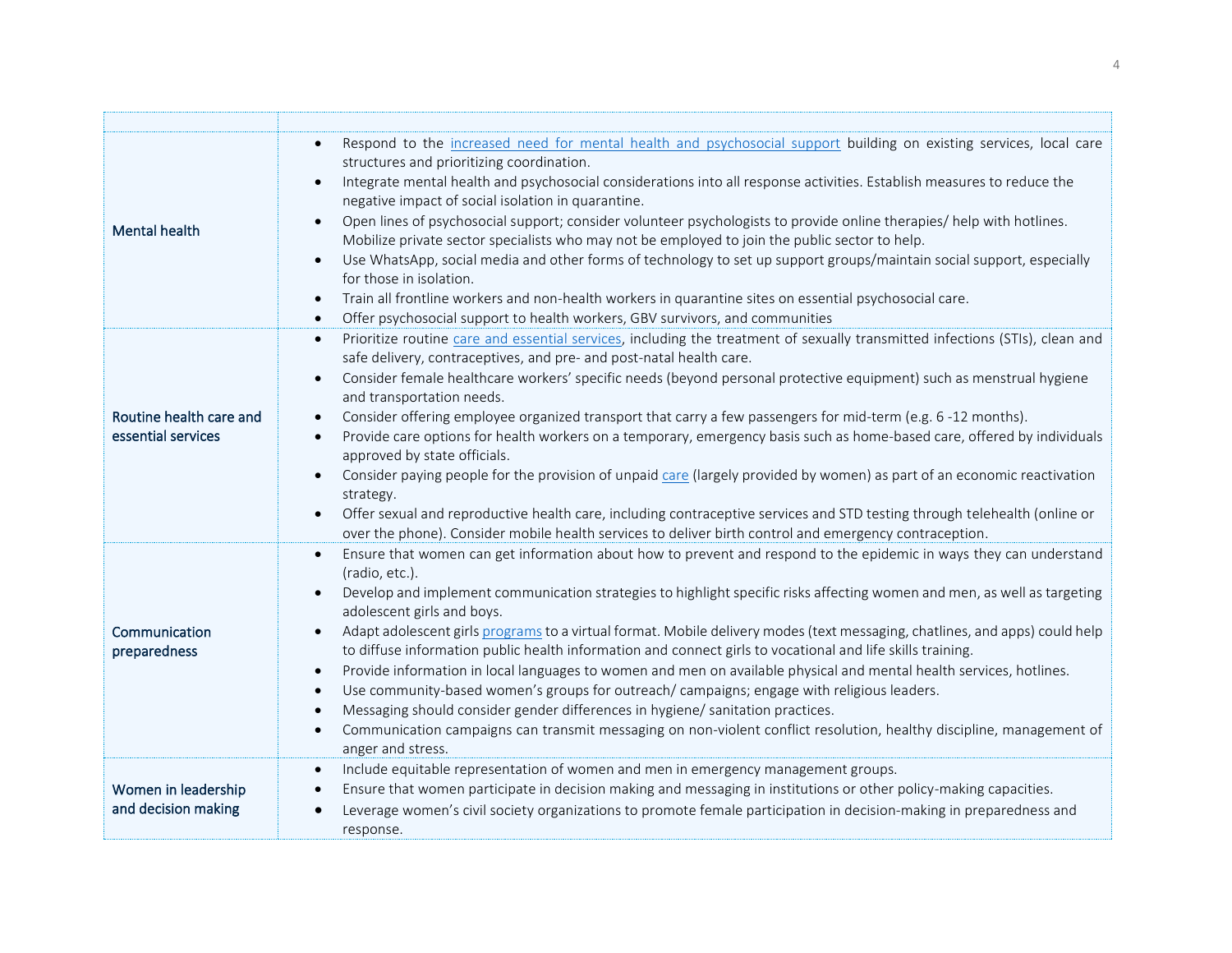| Data and Monitoring<br><b>Systems</b> | Data related to outbreaks and the implementation of the emergency response must be disaggregated by sex and age.<br>Indicators must include: suspected cases of COVID-19 reported and investigated per approved protocols; mortality rates,<br>disaggregated by sex. |
|---------------------------------------|----------------------------------------------------------------------------------------------------------------------------------------------------------------------------------------------------------------------------------------------------------------------|
| <b>Additional Measures in</b>         | Consider waiving requirements for a national ID in refugee response programs and issue biometric based identification                                                                                                                                                |
| <b>Contexts of Forced</b>             | for receiving healthcare, cash transfers, etc.                                                                                                                                                                                                                       |
| <b>Migration</b>                      |                                                                                                                                                                                                                                                                      |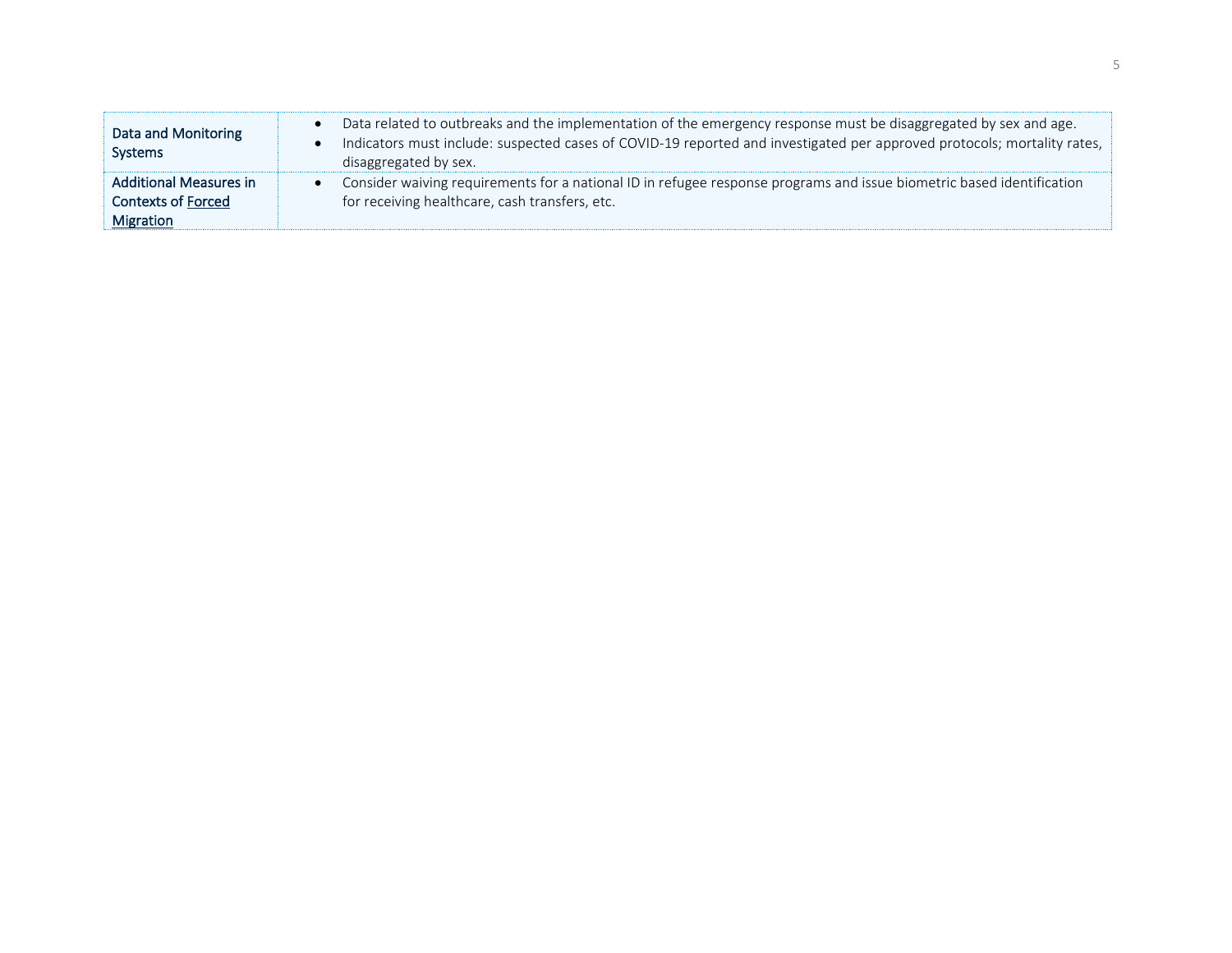# Annex I. Other Issues to Flag for Project Implementation (to adapt to context)

#### *Rapid analysis during Implementation*

- If feasible, conduct a rapid assessment of the context and of culturally specific health issues, needs and available resources. Questions to consider include:
	- o What are the population demographics? What are the demographics of frontline health workers? What is the social, cultural and security context? What has changed as a result of the emergency?
	- o Are there differences between women and men in the community in relation to their roles, responsibilities and decision-making power?
	- o Are security forces, usually composed of mainly men, in charge of enforcing curfew? Will they likely use sexual violence and harassment to enforce security measures?
	- o Are specialized services that support other life-saving services being prioritized for funding – shelters for abused women, those providing care to survivors of GBV?
	- o Who will take on the increased childcare and other caregiving and domestic roles as schools are closed and children are home?
	- o Are there ways to engage both parents to engage in childcare, domestic work or activities to support children's learning once schools are closed?
- Use information from assessments, including identified needs, gaps and existing resources when designing interventions.
- Use information from other affected countries to predict potential issues to be faced in the community, i.e., an increase of domestic violence and an increase in violence directed toward health workers.
- Consider the disparate effects of quarantine or social distancing measures on different populations.
- Consider the needs of vulnerable sub-groups such as the elderly, pregnant women, or those living with a disability.

#### *Case detection, confirmation, contact tracing, recording, reporting*

- Are there cultural/normative/infrastructure aspects that prevent women from accessing health care or from getting tested? (e.g. women might not be able to go out without male companion).
- Does the staffing and location of health services ensure equal access for women and men?
- Are critical needs such as access to clean and safe delivery (treatment in complications in pregnancy), treatment of sexually transmitted infections, and provisions for clinical management of rape available?
- Are there disproportionate deaths and/or infections among women, girls, boys and/or men? Among female or male health workers. If so, why?

### *Communication Preparedness*

- Do communication campaigns need to target different messages for men and women to help take up? This may include avoiding the reinforcement of stereotypical roles such as women should be the main caregivers and the fact that male mortality rates are significantly higher in some cultures where men are less likely to seek for help for medical issues.
- Does messaging consider gender norms/differences in sanitation practices?